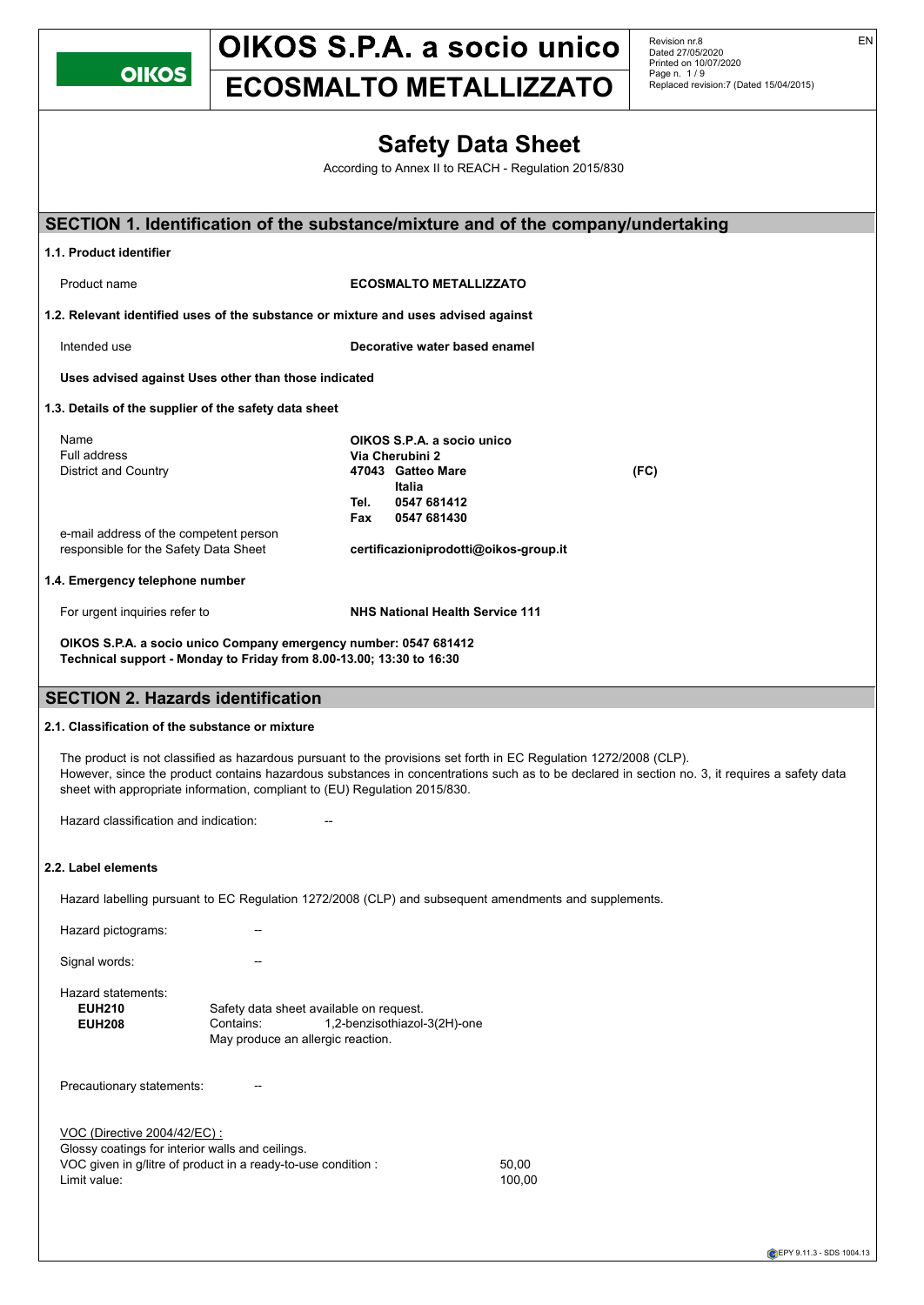

# **ECOSMALTO METALLIZZATO**

Revision nr.8 Dated 27/05/2020 Printed on 10/07/2020 Page n. 2 / 9 Replaced revision:7 (Dated 15/04/2015)

### **SECTION 2. Hazards identification** ... / >>

### **2.3. Other hazards**

On the basis of available data, the product does not contain any PBT or vPvB in percentage ≥ than 0,1%.

# **SECTION 3. Composition/information on ingredients**

#### **3.2. Mixtures**

Contains:

Identification **x = Conc. % Classification 1272/2008 (CLP) 1,2-benzisothiazol-3(2H)-one**<br>CAS 2634-33-5 0 02 ≤ x < 0 04 *CAS 2634-33-5* 0,02 ≤ x < 0,04 **Acute Tox. 2 H330, Acute Tox. 4 H302, Eye Dam. 1 H318, Skin Irrit. 2 H315, Skin Sens. 1 H317, Aquatic Acute 1 H400 M=1, Aquatic Chronic 2 H411** *EC 220-120-9 INDEX 613-088-00-6 Reg. no. 01-2120761540-60*

The full wording of hazard (H) phrases is given in section 16 of the sheet.

# **SECTION 4. First aid measures**

#### **4.1. Description of first aid measures**

EYES: Remove contact lenses, if present. Wash immediately with plenty of water for at least 30-60 minutes, opening the eyelids fully. Get medical advice/attention.

SKIN: Remove contaminated clothing. Rinse skin with a shower immediately. Get medical advice/attention.

INGESTION: Have the subject drink as much water as possible. Get medical advice/attention. Do not induce vomiting unless explicitly authorised by a doctor.

INHALATION: Get medical advice/attention immediately. Remove victim to fresh air, away from the accident scene. If the subject stops breathing, administer artificial respiration. Take suitable precautions for rescue workers.

#### **4.2. Most important symptoms and effects, both acute and delayed**

Specific information on symptoms and effects caused by the product are unknown.

#### **4.3. Indication of any immediate medical attention and special treatment needed**

Information not available

### **SECTION 5. Firefighting measures**

#### **5.1. Extinguishing media**

None in particular.

SUITABLE EXTINGUISHING EQUIPMENT The extinguishing equipment should be of the conventional kind: carbon dioxide, foam, powder and water spray. UNSUITABLE EXTINGUISHING EQUIPMENT

#### **5.2. Special hazards arising from the substance or mixture**

HAZARDS CAUSED BY EXPOSURE IN THE EVENT OF FIRE Do not breathe combustion products.

#### **5.3. Advice for firefighters**

#### GENERAL INFORMATION

Use jets of water to cool the containers to prevent product decomposition and the development of substances potentially hazardous for health. Always wear full fire prevention gear. Collect extinguishing water to prevent it from draining into the sewer system. Dispose of contaminated water used for extinction and the remains of the fire according to applicable regulations. SPECIAL PROTECTIVE EQUIPMENT FOR FIRE-FIGHTERS

Normal fire fighting clothing i.e. fire kit (BS EN 469), gloves (BS EN 659) and boots (HO specification A29 and A30) in combination with self-contained open circuit positive pressure compressed air breathing apparatus (BS EN 137).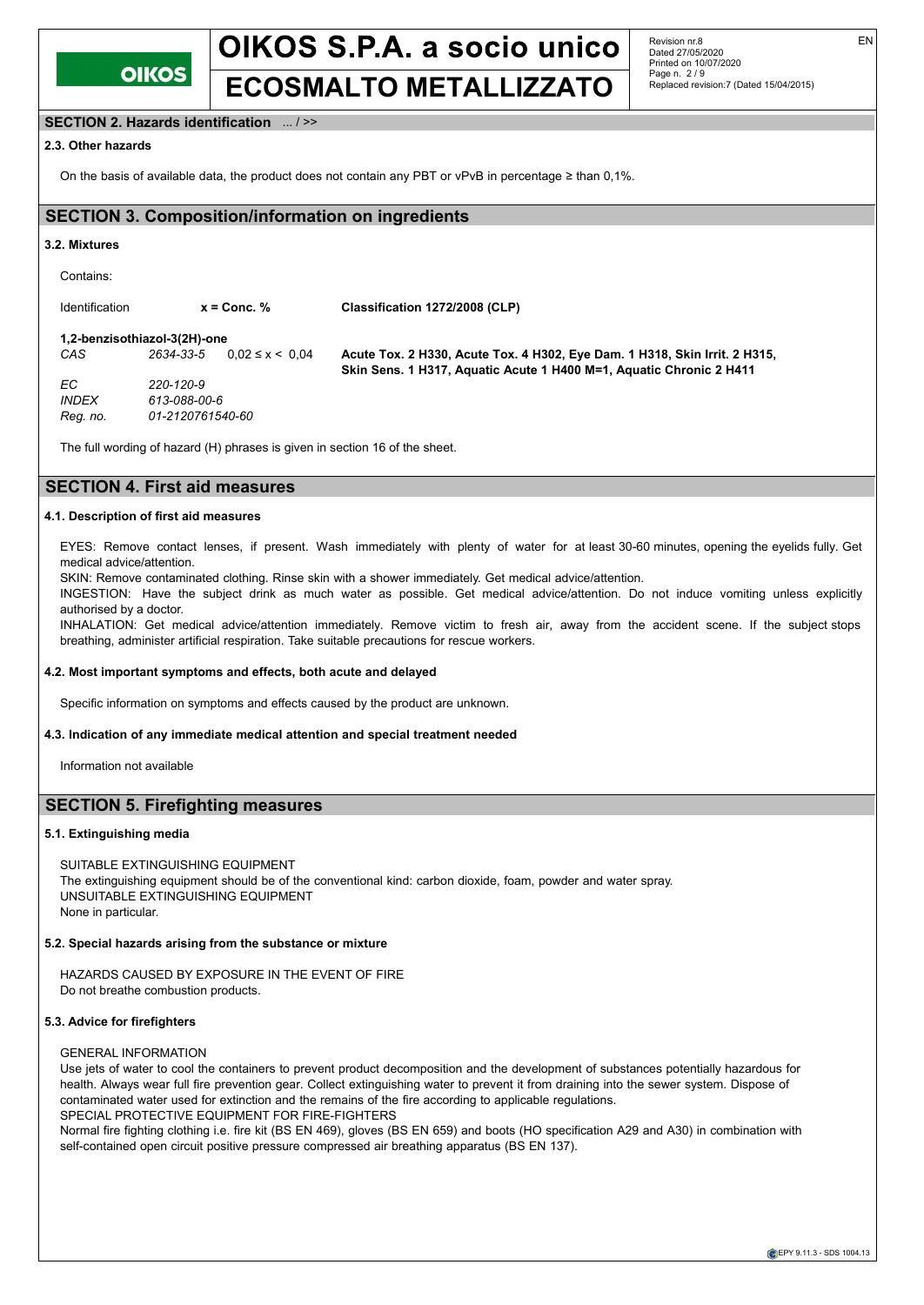# **ECOSMALTO METALLIZZATO**

Revision nr.8 Dated 27/05/2020 Printed on 10/07/2020 Page n. 3 / 9 Replaced revision:7 (Dated 15/04/2015)

### **SECTION 6. Accidental release measures**

#### **6.1. Personal precautions, protective equipment and emergency procedures**

Block the leakage if there is no hazard.

Wear suitable protective equipment (including personal protective equipment referred to under Section 8 of the safety data sheet) to prevent any contamination of skin, eyes and personal clothing. These indications apply for both processing staff and those involved in emergency procedures.

#### **6.2. Environmental precautions**

The product must not penetrate into the sewer system or come into contact with surface water or ground water.

#### **6.3. Methods and material for containment and cleaning up**

Collect the leaked product into a suitable container. Evaluate the compatibility of the container to be used, by checking section 10. Absorb the remainder with inert absorbent material.

Make sure the leakage site is well aired. Contaminated material should be disposed of in compliance with the provisions set forth in point 13.

#### **6.4. Reference to other sections**

Any information on personal protection and disposal is given in sections 8 and 13.

## **SECTION 7. Handling and storage**

#### **7.1. Precautions for safe handling**

Before handling the product, consult all the other sections of this material safety data sheet. Avoid leakage of the product into the environment. Do not eat, drink or smoke during use. Remove any contaminated clothes and personal protective equipment before entering places in which people eat.

#### **7.2. Conditions for safe storage, including any incompatibilities**

Store only in the original container. Store the containers sealed, in a well ventilated place, away from direct sunlight. Keep containers away from any incompatible materials, see section 10 for details.

#### **7.3. Specific end use(s)**

Information not available

## **SECTION 8. Exposure controls/personal protection**

#### **8.1. Control parameters**

|                                          |                                                |       |          |         | 1,2-benzisothiazol-3(2H)-one |             |          |         |            |  |
|------------------------------------------|------------------------------------------------|-------|----------|---------|------------------------------|-------------|----------|---------|------------|--|
| Predicted no-effect concentration - PNEC |                                                |       |          |         |                              |             |          |         |            |  |
|                                          | Normal value in fresh water                    |       |          |         |                              |             | 4,03     | µg/l    |            |  |
|                                          | Normal value in marine water                   |       |          |         |                              |             | 403      | ng/l    |            |  |
|                                          | Normal value for fresh water sediment          |       |          |         |                              |             | 49.9     | µg/kg   |            |  |
|                                          | Normal value for marine water sediment         |       |          |         |                              |             | 4,99     | µg/kg   |            |  |
| Normal value of STP microorganisms       |                                                |       |          |         |                              | 1,03        | mg/l     |         |            |  |
|                                          | Health - Derived no-effect level - DNEL / DMEL |       |          |         |                              |             |          |         |            |  |
| Effects on consumers                     |                                                |       |          |         | Effects on workers           |             |          |         |            |  |
|                                          | Route of exposure                              | Acute | Acute    | Chronic | Chronic                      | Acute local | Acute    | Chronic | Chronic    |  |
|                                          |                                                | local | systemic | local   | systemic                     |             | systemic | local   | systemic   |  |
|                                          | Inhalation                                     |       |          |         | 1,2                          |             |          |         | 6,81       |  |
|                                          |                                                |       |          |         | mg/m3                        |             |          |         | mg/m3      |  |
|                                          | <b>Skin</b>                                    |       |          |         | 345                          |             |          |         | 966        |  |
|                                          |                                                |       |          |         | ug/kg bw/d                   |             |          |         | ug/kg bw/d |  |

VND = hazard identified but no DNEL/PNEC available ; NEA = no exposure expected ; NPI = no hazard identified.

#### **8.2. Exposure controls**

As the use of adequate technical equipment must always take priority over personal protective equipment, make sure that the workplace is well aired through effective local aspiration.

When choosing personal protective equipment, ask your chemical substance supplier for advice.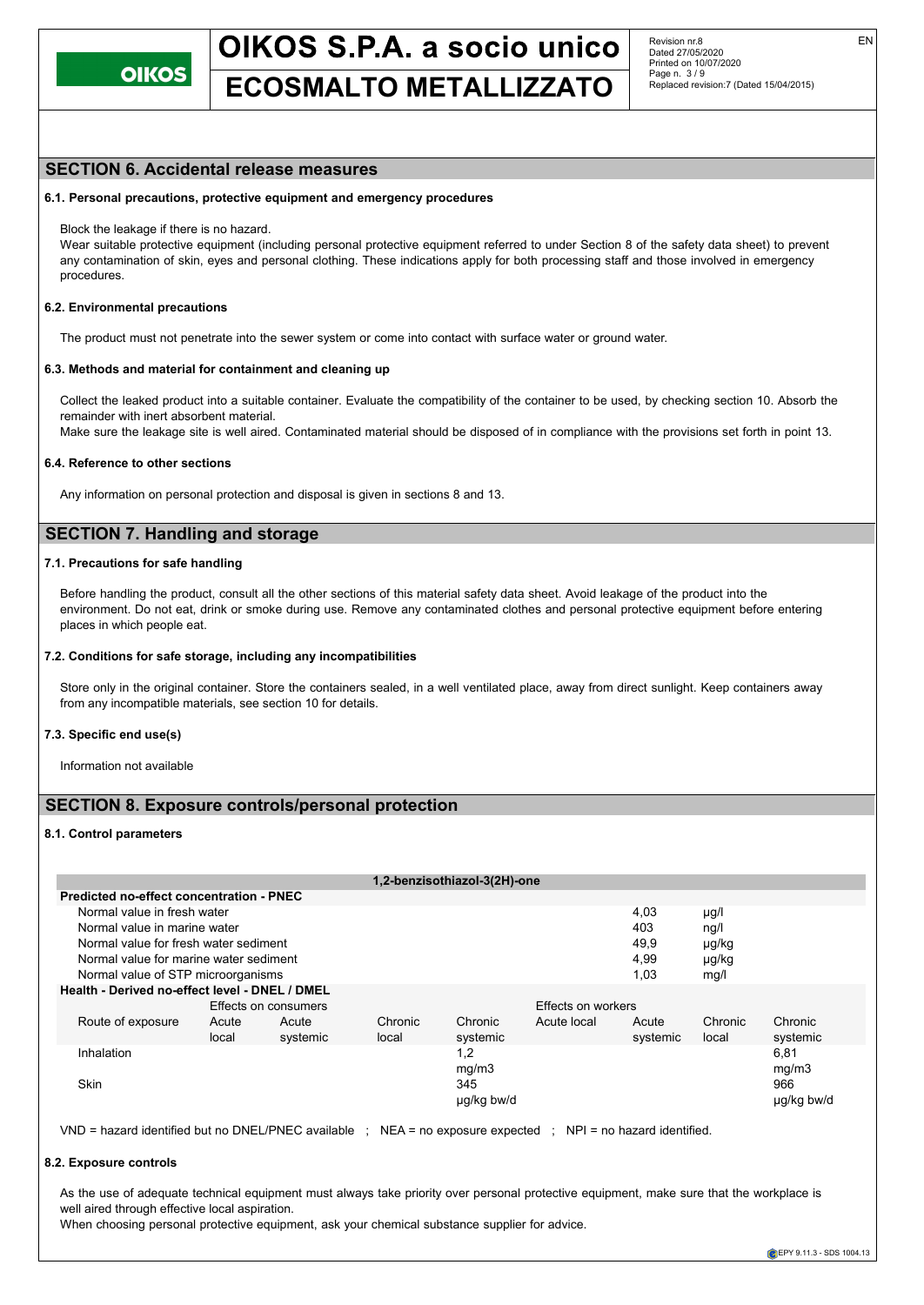**OIKOS** 

# **ECOSMALTO METALLIZZATO**

Revision nr.8 Dated 27/05/2020 Printed on 10/07/2020 Page n. 4 / 9 Replaced revision:7 (Dated 15/04/2015)

#### **SECTION 8. Exposure controls/personal protection** ... / >>

Personal protective equipment must be CE marked, showing that it complies with applicable standards.

HAND PROTECTION

Protect hands with category III work gloves (see standard EN 374).

The following should be considered when choosing work glove material: compatibility, degradation, failure time and permeability. The work gloves' resistance to chemical agents should be checked before use, as it can be unpredictable. The gloves' wear time depends on the duration and type of use.

SKIN PROTECTION

Wear category I professional long-sleeved overalls and safety footwear (see Regulation 2016/425 and standard EN ISO 20344). Wash body with soap and water after removing protective clothing.

EYE PROTECTION

Wear airtight protective goggles (see standard EN 166).

RESPIRATORY PROTECTION

If the threshold value (e.g. TLV-TWA) is exceeded for the substance or one of the substances present in the product, use a mask with a type B filter whose class (1, 2 or 3) must be chosen according to the limit of use concentration. (see standard EN 14387). In the presence of gases or vapours of various kinds and/or gases or vapours containing particulate (aerosol sprays, fumes, mists, etc.) combined filters are required. Respiratory protection devices must be used if the technical measures adopted are not suitable for restricting the worker's exposure to the threshold values considered. The protection provided by masks is in any case limited.

If the substance considered is odourless or its olfactory threshold is higher than the corresponding TLV-TWA and in the case of an emergency, wear open-circuit compressed air breathing apparatus (in compliance with standard EN 137) or external air-intake breathing apparatus (in compliance with standard EN 138). For a correct choice of respiratory protection device, see standard EN 529. ENVIRONMENTAL EXPOSURE CONTROLS

The emissions generated by manufacturing processes, including those generated by ventilation equipment, should be checked to ensure compliance with environmental standards.

# **SECTION 9. Physical and chemical properties**

#### **9.1. Information on basic physical and chemical properties**

| <b>Properties</b>                      |        | Value                   | Information |
|----------------------------------------|--------|-------------------------|-------------|
| Appearance                             |        | pasty liquid            |             |
| Colour                                 |        | The colour chart shades |             |
| Odour                                  |        | Feeble                  |             |
| Odour threshold                        |        | Not available           |             |
| рH                                     |        | $8-9$                   |             |
| Melting point / freezing point         |        | Not available           |             |
| Initial boiling point                  | $\geq$ | °C<br>100               |             |
| Boiling range                          |        | Not available           |             |
| Flash point                            |        | Not applicable          |             |
| <b>Evaporation Rate</b>                |        | Not available           |             |
| Flammability of solids and gases       |        | not flammable           |             |
| Lower inflammability limit             |        | Not applicable          |             |
| Upper inflammability limit             |        | Not applicable          |             |
| Lower explosive limit                  |        | Not applicable          |             |
| Upper explosive limit                  |        | Not applicable          |             |
| Vapour pressure                        |        | Not available           |             |
| Vapour density                         |        | Not available           |             |
| Relative density                       |        | 1.1                     |             |
| Solubility                             |        | Mixable in water        |             |
| Partition coefficient: n-octanol/water |        | Not available           |             |
| Auto-ignition temperature              |        | Not applicable          |             |
| Decomposition temperature              |        | Not available           |             |
| Viscosity                              |        | 4500 cps                |             |
| Explosive properties                   |        | not applicable          |             |
| Oxidising properties                   |        | not applicable          |             |
|                                        |        |                         |             |

#### **9.2. Other information**

Information not available

# **SECTION 10. Stability and reactivity**

#### **10.1. Reactivity**

There are no particular risks of reaction with other substances in normal conditions of use.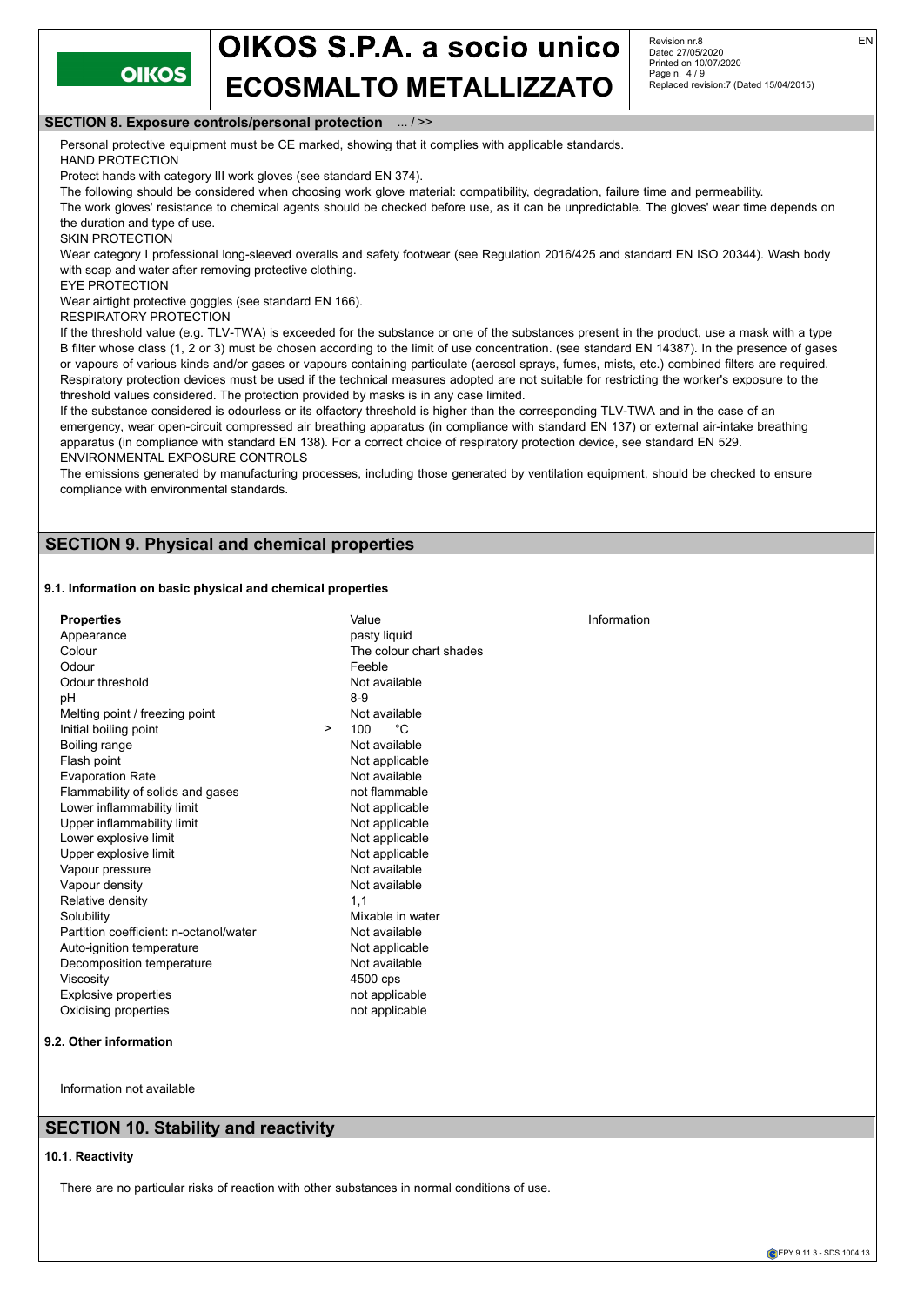

# OIKOS S.P.A. a socio unico **ECOSMALTO METALLIZZATO**

Revision nr.8 Dated 27/05/2020 Printed on 10/07/2020 Page n. 5 / 9 Replaced revision:7 (Dated 15/04/2015) EN

#### **SECTION 10. Stability and reactivity** ... / >>

#### **10.2. Chemical stability**

The product is stable in normal conditions of use and storage.

#### **10.3. Possibility of hazardous reactions**

No hazardous reactions are foreseeable in normal conditions of use and storage.

#### **10.4. Conditions to avoid**

None in particular. However the usual precautions used for chemical products should be respected.

#### **10.5. Incompatible materials**

Information not available

#### **10.6. Hazardous decomposition products**

Information not available

## **SECTION 11. Toxicological information**

In the absence of experimental data for the product itself, health hazards are evaluated according to the properties of the substances it contains, using the criteria specified in the applicable regulation for classification. It is therefore necessary to take into account the concentration of the individual hazardous substances indicated in section 3, to evaluate the toxicological effects of exposure to the product.

#### **11.1. Information on toxicological effects**

Metabolism, toxicokinetics, mechanism of action and other information

Information not available

Information on likely routes of exposure

Information not available

Delayed and immediate effects as well as chronic effects from short and long-term exposure

Information not available

Interactive effects

Information not available

### ACUTE TOXICITY

1,2-benzisothiazol-3(2H)-one LD50 (Oral) > 490 mg/kg bw 490-670 (rat) LD50 (Dermal) 2000 mg/kg bw (rat)

ATE (Inhalation) of the mixture: Not classified (no significant component) ATE (Oral) of the mixture: Not classified (no significant component) ATE (Dermal) of the mixture: Not classified (no significant component)

#### **SKIN CORROSION / IRRITATION**

Does not meet the classification criteria for this hazard class

#### SERIOUS EYE DAMAGE / IRRITATION

Does not meet the classification criteria for this hazard class

#### RESPIRATORY OR SKIN SENSITISATION

May produce an allergic reaction. Contains: 1,2-benzisothiazol-3(2H)-one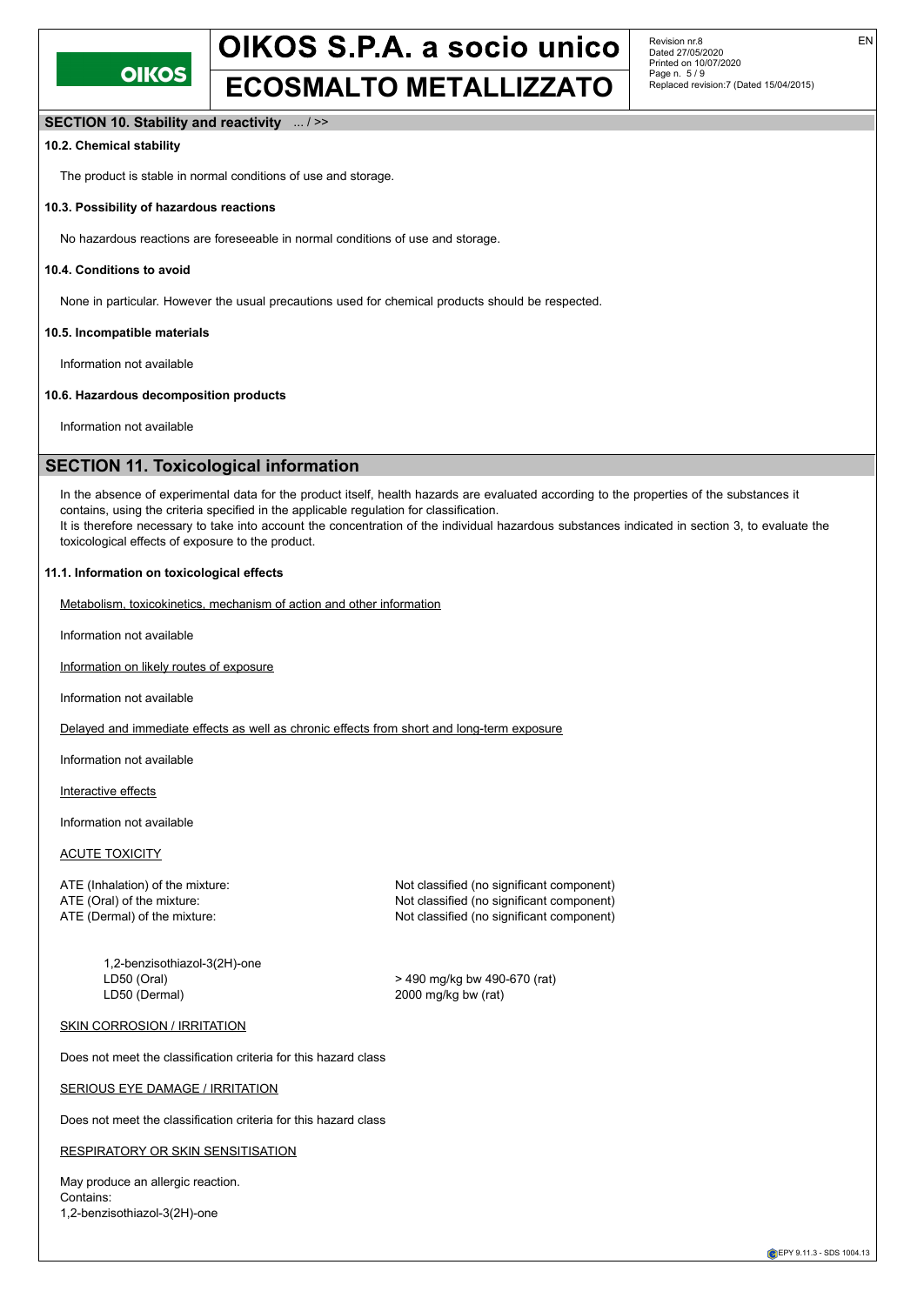

# OIKOS S.P.A. a socio unico **ECOSMALTO METALLIZZATO**

Revision nr.8 Dated 27/05/2020 Printed on 10/07/2020 Page n. 6 / 9 Replaced revision:7 (Dated 15/04/2015)

**SECTION 11. Toxicological information** ... / >>

### GERM CELL MUTAGENICITY

Does not meet the classification criteria for this hazard class

#### **CARCINOGENICITY**

Does not meet the classification criteria for this hazard class

#### REPRODUCTIVE TOXICITY

Does not meet the classification criteria for this hazard class

#### STOT - SINGLE EXPOSURE

Does not meet the classification criteria for this hazard class

#### STOT - REPEATED EXPOSURE

Does not meet the classification criteria for this hazard class

#### ASPIRATION HAZARD

Does not meet the classification criteria for this hazard class

## **SECTION 12. Ecological information**

No specific data are available for this product. Handle it according to good working practices. Avoid littering. Do not contaminate soil and waterways. Inform the competent authorities, should the product reach waterways or contaminate soil or vegetation. Please take all the proper measures to reduce harmful effects on aquifers.

#### **12.1. Toxicity**

| 1,2-benzisothiazol-3(2H)-one            |                       |
|-----------------------------------------|-----------------------|
| LC50 - for Fish                         | $> 2,15$ mg/l 2,15-22 |
| EC50 - for Crustacea                    | $> 2.9$ mg/l 2.9-2.94 |
| EC50 - for Algae / Aguatic Plants       | > 70 µg/l 70-150      |
| Chronic NOEC for Algae / Aquatic Plants | $>$ 40,3 µg/l 40-55   |

# **12.2. Persistence and degradability**

1,2-benzisothiazol-3(2H)-one Rapidly degradable

#### **12.3. Bioaccumulative potential**

Information not available

#### **12.4. Mobility in soil**

Information not available

### **12.5. Results of PBT and vPvB assessment**

On the basis of available data, the product does not contain any PBT or vPvB in percentage ≥ than 0,1%.

#### **12.6. Other adverse effects**

Information not available

# **SECTION 13. Disposal considerations**

#### **13.1. Waste treatment methods**

Reuse, when possible. Neat product residues should be considered special non-hazardous waste. Disposal must be performed through an authorised waste management firm, in compliance with national and local regulations.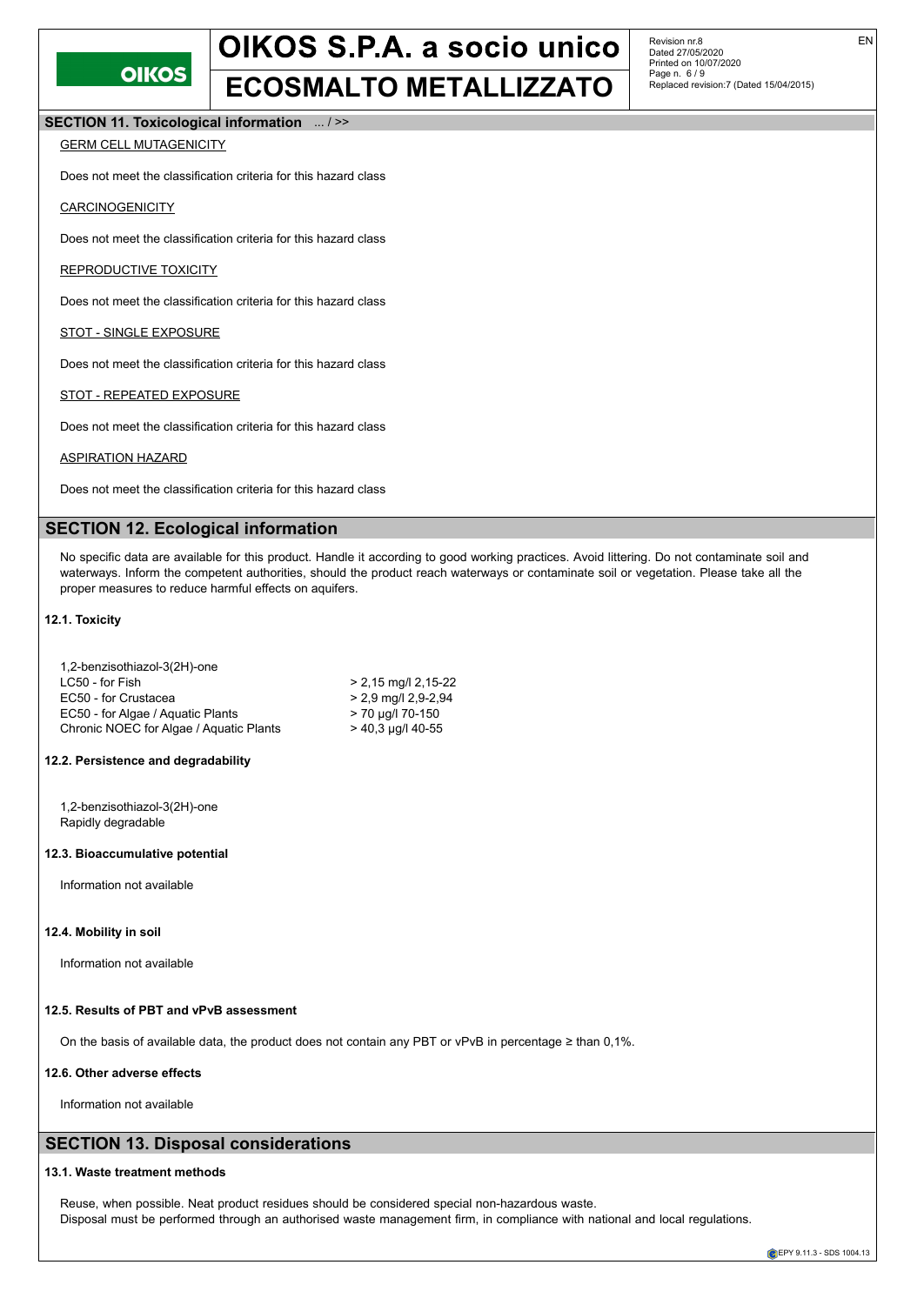**OIKOS** 

# OIKOS S.P.A. a socio unico

Revision nr.8 Dated 27/05/2020 Printed on 10/07/2020 Page n. 7 / 9 Replaced revision:7 (Dated 15/04/2015)

# **ECOSMALTO METALLIZZATO**

CONTAMINATED PACKAGING Contaminated packaging must be recovered or disposed of in compliance with national waste management regulations.

# **SECTION 14. Transport information**

The product is not dangerous under current provisions of the Code of International Carriage of Dangerous Goods by Road (ADR) and by Rail (RID), of the International Maritime Dangerous Goods Code (IMDG), and of the International Air Transport Association (IATA) regulations.

#### **14.1. UN number**

Not applicable **14.2. UN proper shipping name**

Not applicable **14.3. Transport hazard class(es)**

Not applicable **14.4. Packing group**

Not applicable **14.5. Environmental hazards**

Not applicable **14.6. Special precautions for user**

Not applicable

**14.7. Transport in bulk according to Annex II of Marpol and the IBC Code**

Information not relevant

# **SECTION 15. Regulatory information**

#### **15.1. Safety, health and environmental regulations/legislation specific for the substance or mixture**

Seveso Category - Directive 2012/18/EC: None

Restrictions relating to the product or contained substances pursuant to Annex XVII to EC Regulation 1907/2006 **Product** 

Point 40

Substances in Candidate List (Art. 59 REACH) On the basis of available data, the product does not contain any SVHC in percentage ≥ than 0,1%.

Substances subject to authorisation (Annex XIV REACH) None

Substances subject to exportation reporting pursuant to (EC) Reg. 649/2012:

None

Substances subject to the Rotterdam Convention: None

Substances subject to the Stockholm Convention: None

**Healthcare controls** Information not available

VOC (Directive 2004/42/EC) : Glossy coatings for interior walls and ceilings.

German regulation on the classification of substances hazardous to water (AwSV, vom 18. April 2017) WGK 1: Low hazard to waters

**15.2. Chemical safety assessment**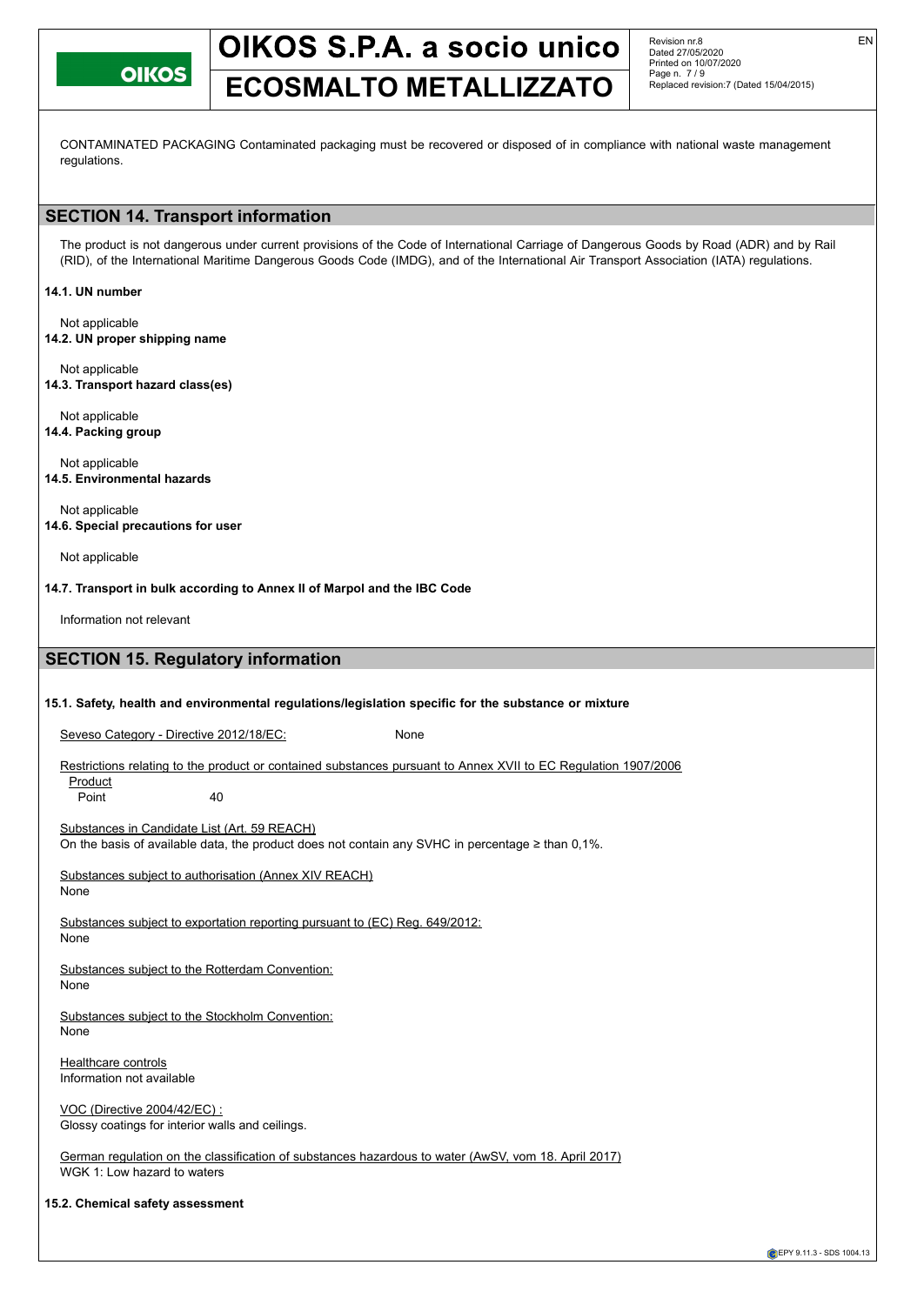

# OIKOS S.P.A. a socio unico **ECOSMALTO METALLIZZATO**

Revision nr.8 Dated 27/05/2020 Printed on 10/07/2020 Page n. 8 / 9 Replaced revision:7 (Dated 15/04/2015)

A chemical safety assessment has not been performed for the preparation/for the substances indicated in section 3.

### **SECTION 16. Other information**

Text of hazard (H) indications mentioned in section 2-3 of the sheet:

| Acute Tox. 2             | Acute toxicity, category 2                                         |
|--------------------------|--------------------------------------------------------------------|
| Acute Tox. 4             | Acute toxicity, category 4                                         |
| Eye Dam. 1               | Serious eye damage, category 1                                     |
| Skin Irrit. 2            | Skin irritation, category 2                                        |
| Skin Sens. 1             | Skin sensitization, category 1                                     |
| <b>Aquatic Acute 1</b>   | Hazardous to the aquatic environment, acute toxicity, category 1   |
| <b>Aquatic Chronic 2</b> | Hazardous to the aquatic environment, chronic toxicity, category 2 |
| H330                     | Fatal if inhaled.                                                  |
| H302                     | Harmful if swallowed.                                              |
| H318                     | Causes serious eye damage.                                         |
| H315                     | Causes skin irritation.                                            |
| H317                     | May cause an allergic skin reaction.                               |
| H400                     | Very toxic to aquatic life.                                        |
| H411                     | Toxic to aquatic life with long lasting effects.                   |
| <b>EUH210</b>            | Safety data sheet available on request.                            |
|                          |                                                                    |

LEGEND:

- ADR: European Agreement concerning the carriage of Dangerous goods by Road
- CAS NUMBER: Chemical Abstract Service Number
- CE50: Effective concentration (required to induce a 50% effect)
- CE NUMBER: Identifier in ESIS (European archive of existing substances)
- CLP: EC Regulation 1272/2008
- DNEL: Derived No Effect Level
- EmS: Emergency Schedule
- GHS: Globally Harmonized System of classification and labeling of chemicals
- IATA DGR: International Air Transport Association Dangerous Goods Regulation
- IC50: Immobilization Concentration 50%
- IMDG: International Maritime Code for dangerous goods
- IMO: International Maritime Organization
- INDEX NUMBER: Identifier in Annex VI of CLP
- LC50: Lethal Concentration 50%
- LD50: Lethal dose 50%
- OEL: Occupational Exposure Level
- PBT: Persistent bioaccumulative and toxic as REACH Regulation
- PEC: Predicted environmental Concentration
- PEL: Predicted exposure level
- PNEC: Predicted no effect concentration
- REACH: EC Regulation 1907/2006
- RID: Regulation concerning the international transport of dangerous goods by train
- TLV: Threshold Limit Value
- TLV CEILING: Concentration that should not be exceeded during any time of occupational exposure.
- TWA STEL: Short-term exposure limit
- TWA: Time-weighted average exposure limit
- VOC: Volatile organic Compounds
- vPvB: Very Persistent and very Bioaccumulative as for REACH Regulation
- WGK: Water hazard classes (German).

#### GENERAL BIBLIOGRAPHY

- 1. Regulation (EC) 1907/2006 (REACH) of the European Parliament
- 2. Regulation (EC) 1272/2008 (CLP) of the European Parliament
- 3. Regulation (EU) 790/2009 (I Atp. CLP) of the European Parliament
- 4. Regulation (EU) 2015/830 of the European Parliament
- 5. Regulation (EU) 286/2011 (II Atp. CLP) of the European Parliament
- 6. Regulation (EU) 618/2012 (III Atp. CLP) of the European Parliament
- 7. Regulation (EU) 487/2013 (IV Atp. CLP) of the European Parliament
- 8. Regulation (EU) 944/2013 (V Atp. CLP) of the European Parliament
- 9. Regulation (EU) 605/2014 (VI Atp. CLP) of the European Parliament
- 10. Regulation (EU) 2015/1221 (VII Atp. CLP) of the European Parliament
- 11. Regulation (EU) 2016/918 (VIII Atp. CLP) of the European Parliament
- 12. Regulation (EU) 2016/1179 (IX Atp. CLP)
- 13. Regulation (EU) 2017/776 (X Atp. CLP)